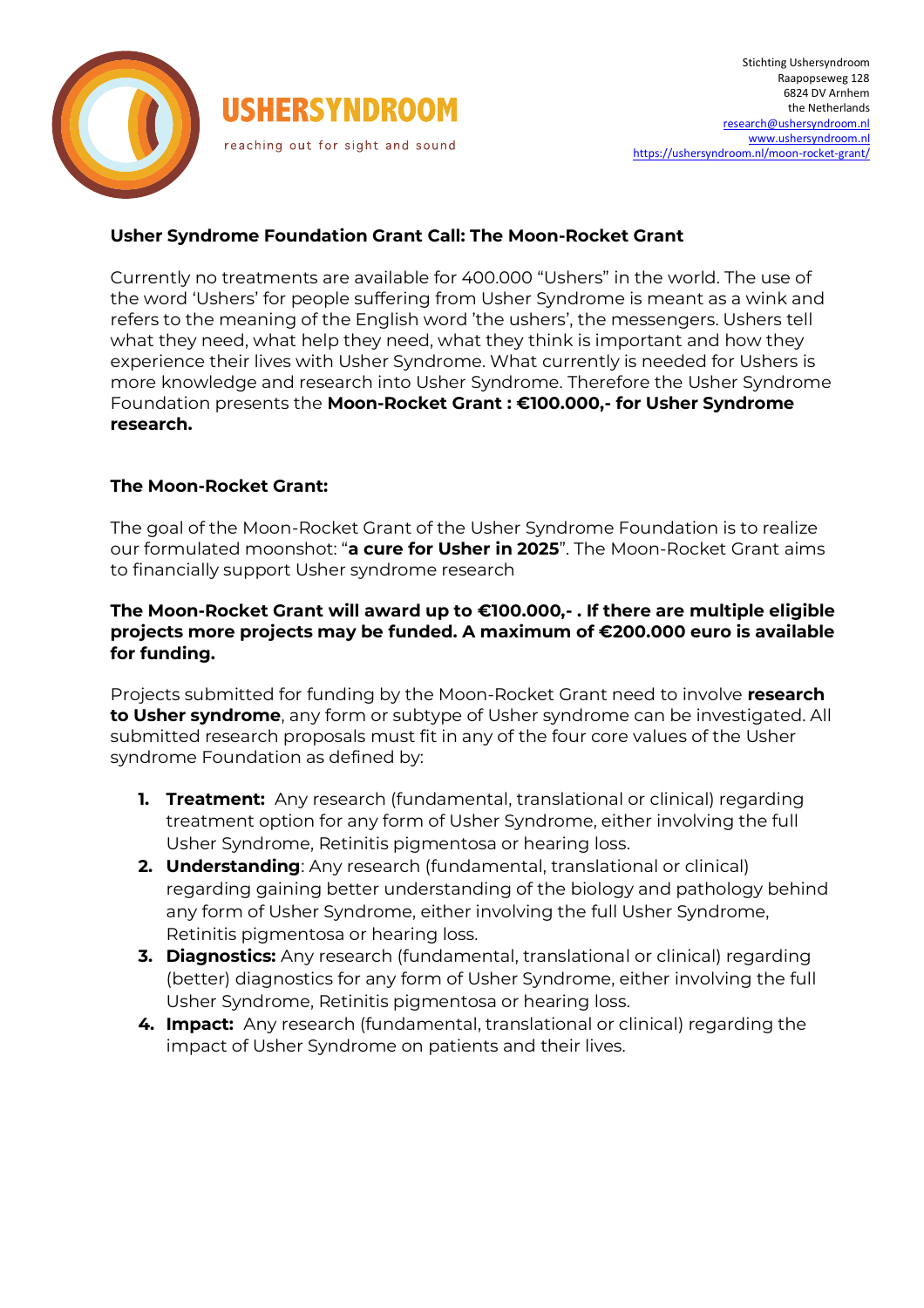

# **Eligibility and requirements**

The main applicant must be an **MD** or **Phd**, who is appropriately **affiliated with an academic institution**. The researcher's (applicant's) institution must **provide proof of affiliati**on and **declare how it intends to support the applicant/co-applicants** with respect to his/her position, research time, lab space or access to clinical data. Collaboration, integrating knowledge, experiences and techniques with other research centres is also allowed. Participation of patient research partners is strongly encouraged to underline the importance of the project for the patients.

### **The application**

The application consists of a **description of the project** (no longer than 4 pages), **budget table**, **Lay persons summary** (1-2 pages), **proof of affiliation of an academic institution** and a **resumé** of the main applicant**.** 

### **Description of research project**

Please indicate the research domain your project covers: Treatment, Understanding, Diagnostics or Impact. Provide the title of your research project. The research project description needs to contain an abstract, background of the research project, objective of the project, the research plan, Outcome/impact, Limitations, and Patient Participation. Below is a brief description of all these elements:

- **Abstract** A short summary of the research project
- **Background** The background/literature on which the project is based, please keep the amount of references limited, try to only include key references.
- **Objective** Description the objective/research goal of the project in several sentences.
- **Research plan** Description of how the research will be performed to reach the research objective, this includes a description of the methods and an expected timeline.
- **Outcome/Impact**  A small paragraph on what kind of impact and implications will the outcome of this project have for Usher Syndrome research and patients.
- **Limitations –** A small paragraph on what are the expected limitations or possible issues that may arise during the project and what will be done to prevent and minimize these.
- **Patient Participation –** A small paragraph on how patients are or will be involved in this project and how research results will be communicated to patients and lay persons.

The entire application should not be more than 4-5 pages in length, graphics are encouraged. (excluding the References, Budget table, Lay-man summary, Curriculum vitae and list of publications). Please keep in mind that a patient panel will also read your application, thus a readable font size/spacing etc. is very welcome.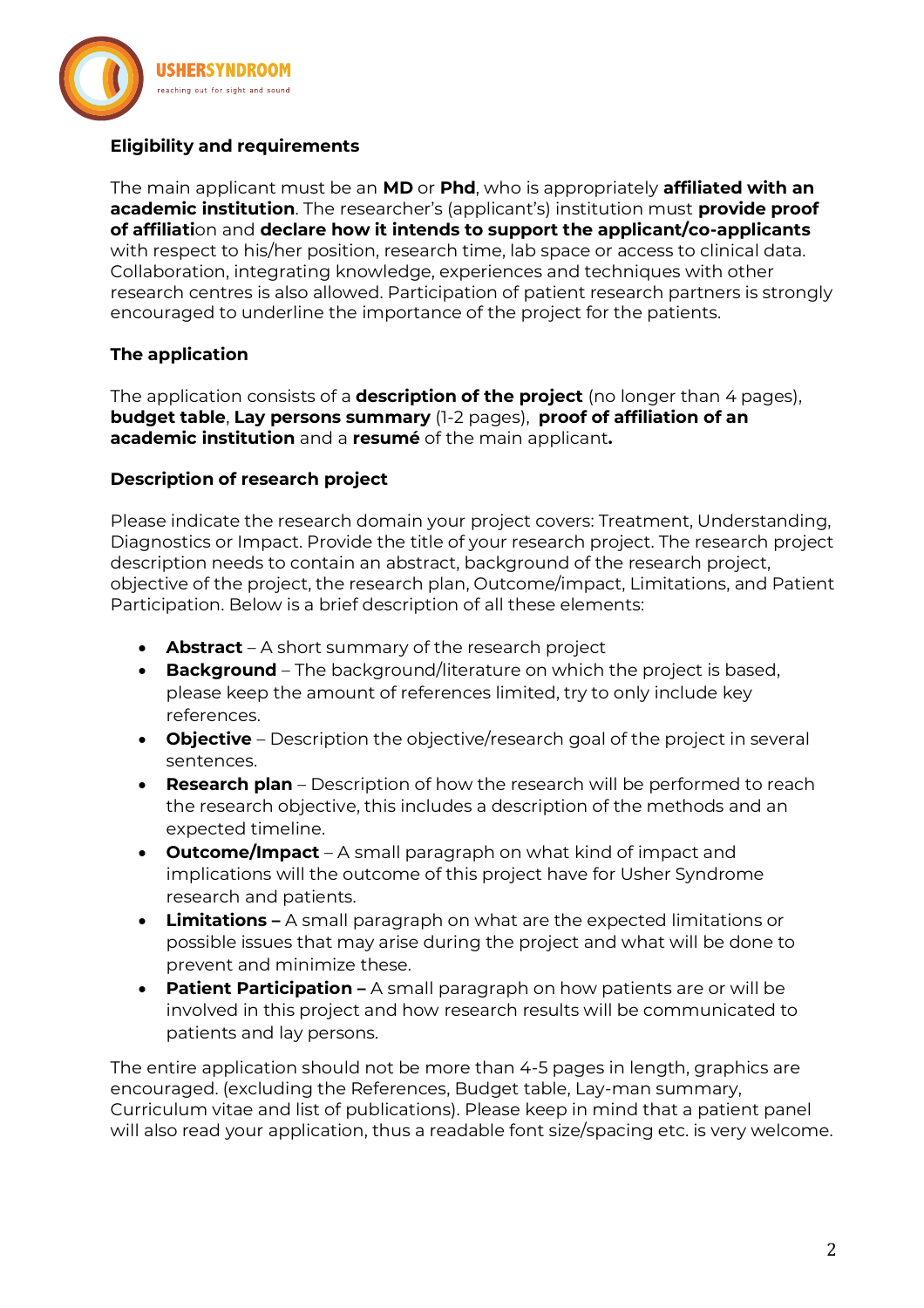

### **Budget Table**

A table consisting of the requested total budget for the project needs to be added. The budget should consist of a rough breakdown into salaries, supplies, services, equipment purchase, etc. There are no priori restrictions, but you will need to provide a brief justification of items that are not self-explanatory. **The Moon Rocket Grant can be used for existing projects, to start op new projects or as contributing to costs for larger projects**, and can be carried out with a total maximum budget of up to €100.000,-. In the case of multiple eligible research projects, the Usher Syndrome Foundation, can also decide to partially fund multiple projects, or fund multiple projects with smaller budgets.

### **Lay persons summary**

As the Usher Foundation was founded for and by Ushers themselves, the research project will also be evaluated by a panel of Usher Syndrome patients. Thus a 1-2 A4 page Lay persons summary is required for the application, and will be also used in the evaluation process. The use of graphics is encouraged.

### **Proof of affiliation of an academic institution**

The host academic institution of the main applicant and/or the academic institution where the research will be performed needs to give proof of affiliation of the main applicant for the grant application. A single letter of the host institution containing proof of affiliation and contact information of the host institution and a contact person for the host institution is needed.

# **Resumé/CV**

A resumé/CV of the main applicant also needs to be provided with the grant application. Narrative CV's are also welcome. The CV must also include a list of publications.

### **Timeline**

| What                    | When                 | <b>Details</b>             |
|-------------------------|----------------------|----------------------------|
| <b>Call open</b>        | 28 February 2022     | Call is published online   |
| <b>Deadline project</b> | 29 May 2022          | Deadline for haning in all |
| submission              |                      | required documents         |
| Decision/Rebuttal*      | 1 September 2022 - 1 | If needed additional       |
|                         | October 2022         | questions may be asked     |
|                         |                      | from the applicants        |
|                         |                      | and/or an interview with   |
|                         |                      | the Usher syndrome         |
|                         |                      | board. Adequate time       |
|                         |                      | will be given to           |
|                         |                      | respond/prepare            |
| <b>Decision grant*</b>  | 1-November 2022 - 20 | Official results known     |
|                         | December 2022        | and published.             |

\*Timelines may change depending on number of applications received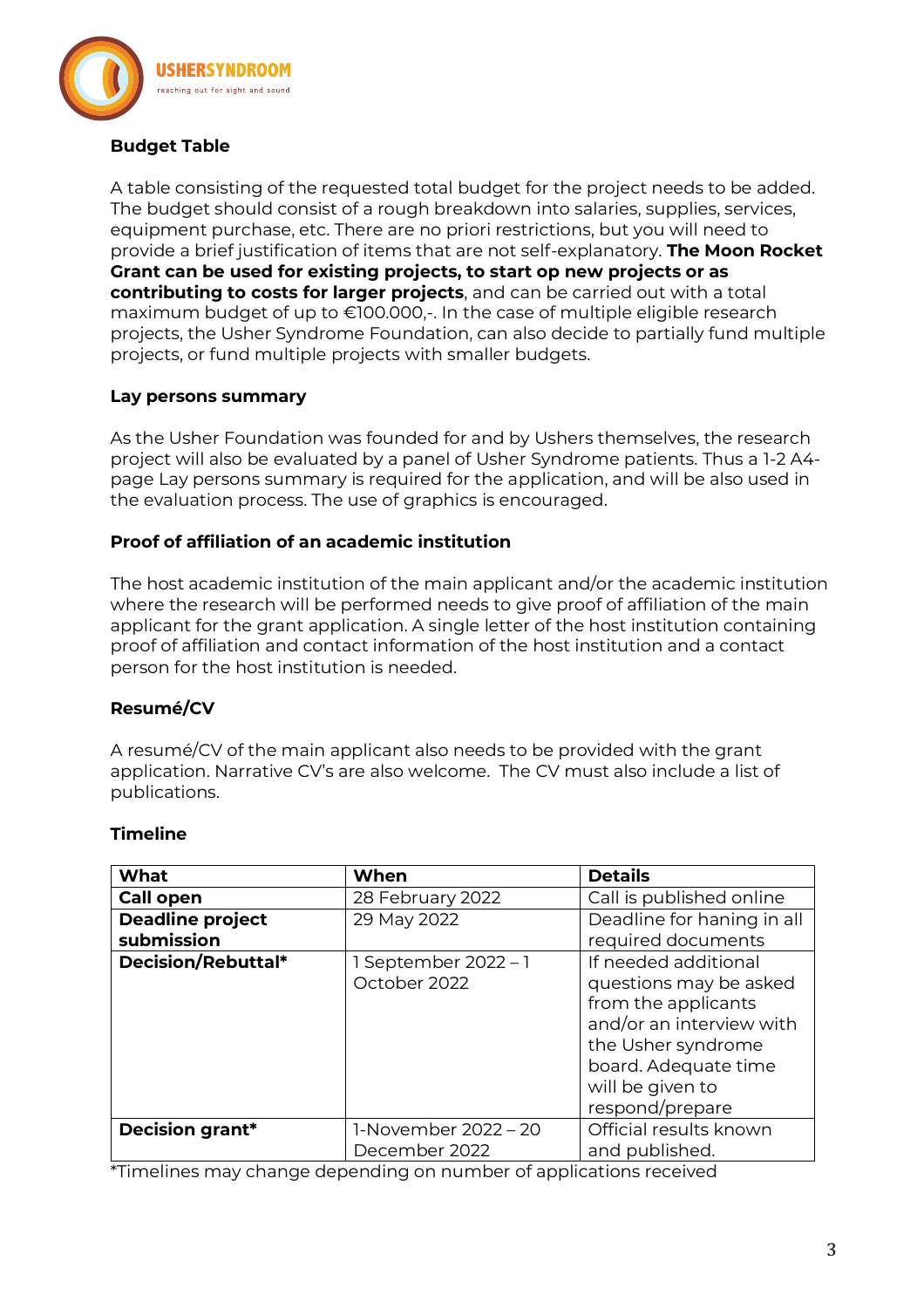

### **Application process**

Applications can be sent via email to [research@ushersyndroom.nl.](mailto:research@ushersyndroom.nl) Only complete applications will be considered. The **deadline for submission is 29th of May 2022 at 13:00 CET**. All completed applications will be reviewed by the Medical Advice Board (MAR) of the Usher Syndrome Foundation and a panel of Usher Patients. If needed external review by independent experts may be performed, if your application is sent for external review you will be notified. The board of directors of the Usher

Syndrome Foundation will award the Moon-Rocket Grant as based on the advice of the MAR, the patient panel and (if applicable) the external review panel. It may be possible that the applicant is requested for an interview with members of the MAR or board of directors of the Usher Syndrome Foundation.

### **Applications will be judged on**:

- **Relevance to the four core values of the Usher Syndrome foundation –** does the proposed research fit within the core values and the overarching "moon-shot" goal of the foundation.
- **Methodology**  is the proposed methodology sound and of good quality for the proposed project.
- **Relevance & Innovation -** how innovative is the research, how will it contribute to advance the knowledge of Usher syndrome? How is/will this research be relevant for Usher syndrome patients.
- **Feasibility –** Is the proposed project feasible within the given time, budget, methodology and expertise of the main and co-applicants (does the application fit within the research and expertise of the main applicant).
- **Impact –** what will the impact of the research be on knowledge of Usher syndrome, on treatment options/development and/or the impact on Usher patients.

**Winners will be announced medio December 2022 and will be notified via email**. Grant awardees are expected at the start of the founded research project or at the moment of funding provide a lay-mans summary of the project (short video summary is also allowed) in which the applicant and project is briefly introduced and which will be shared on the website and social media of Stichting Usher syndrome (Usher Syndrome Foundation).

**At the end of the project or funding duration an end report is requested**: a brief summary of the findings of the research project and impact of the research project, also in layman terms. Additionally, **awardees are expected to present their findings before a layman audience** of Usher patients and supporters of the Usher syndrome foundation, during a webinar organized by the Usher syndrome foundation at the end of the research project.